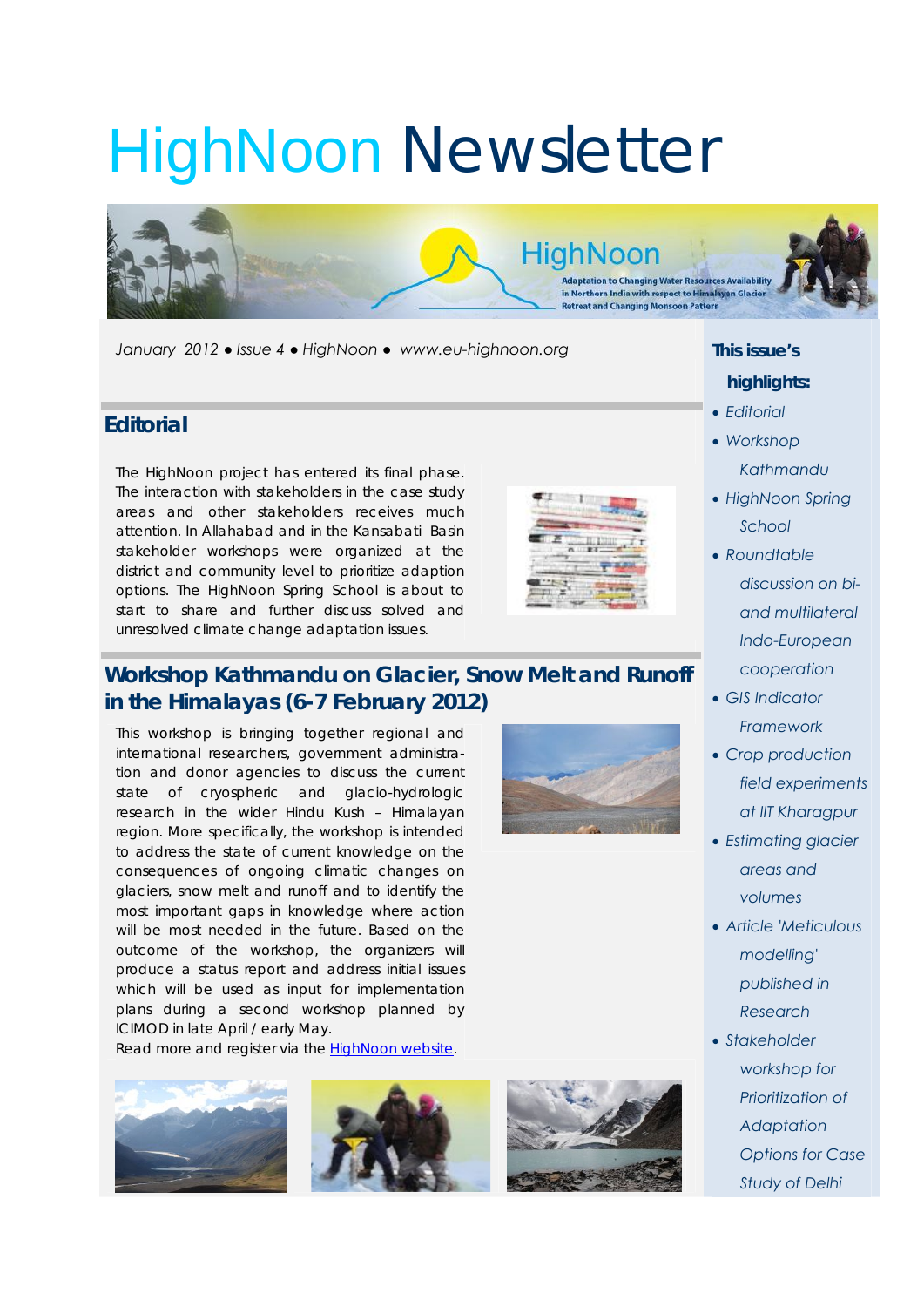## **HighNoon Spring School (April 2-6, 2012, IITD India)**

The main subject of this Spring School is adaptation to changing water resources and water demand with glacier retreat and changing monsoon precipitation and related science policy interaction. This course will improve your knowledge on the climate change and socio economic changes, understand uncertainty and will also give you hands-on experience in participatory processes to develop adaptation measures.). Read more and register via the HighNoon website



## **Roundtable discussion on bi- and multilateral Indo-European cooperation**

On Monday 28 November 2011 in New Delhi a roundtable discussion on Indo-European Cooperation on Climate Research and innovation was organised by the EU Delegation to India in cooperation with Department of International Development (DFID), UK and the EU's FP7 project "HighNoon". 35 participants from research, policy and donor organisations from the EU and India discussed state of the art, research gaps and innovations in the fields of climate science and adaptation to climate change. Read more and view the list of presentations.

#### **GIS Indicator Framework**

Work Package 5 developed a tool with GIS based indicators to evaluate the impacts of adaptation measures in northern India. The indicators are used to describe the current status of land and water resources and to assess the effectiveness of adaptation measures across scales and sectors. Read more and view the online tool.





#### *Contact Address*

*Alterra, Wageningen UR PO Box 47 6708 PB Wageningen the Netherlands* 

*E-Mail* 

info@eu-highnoon.org

*Website* 

www.eu-highnoon.org

#### *Next Newsletter*

*Planned: April 2011*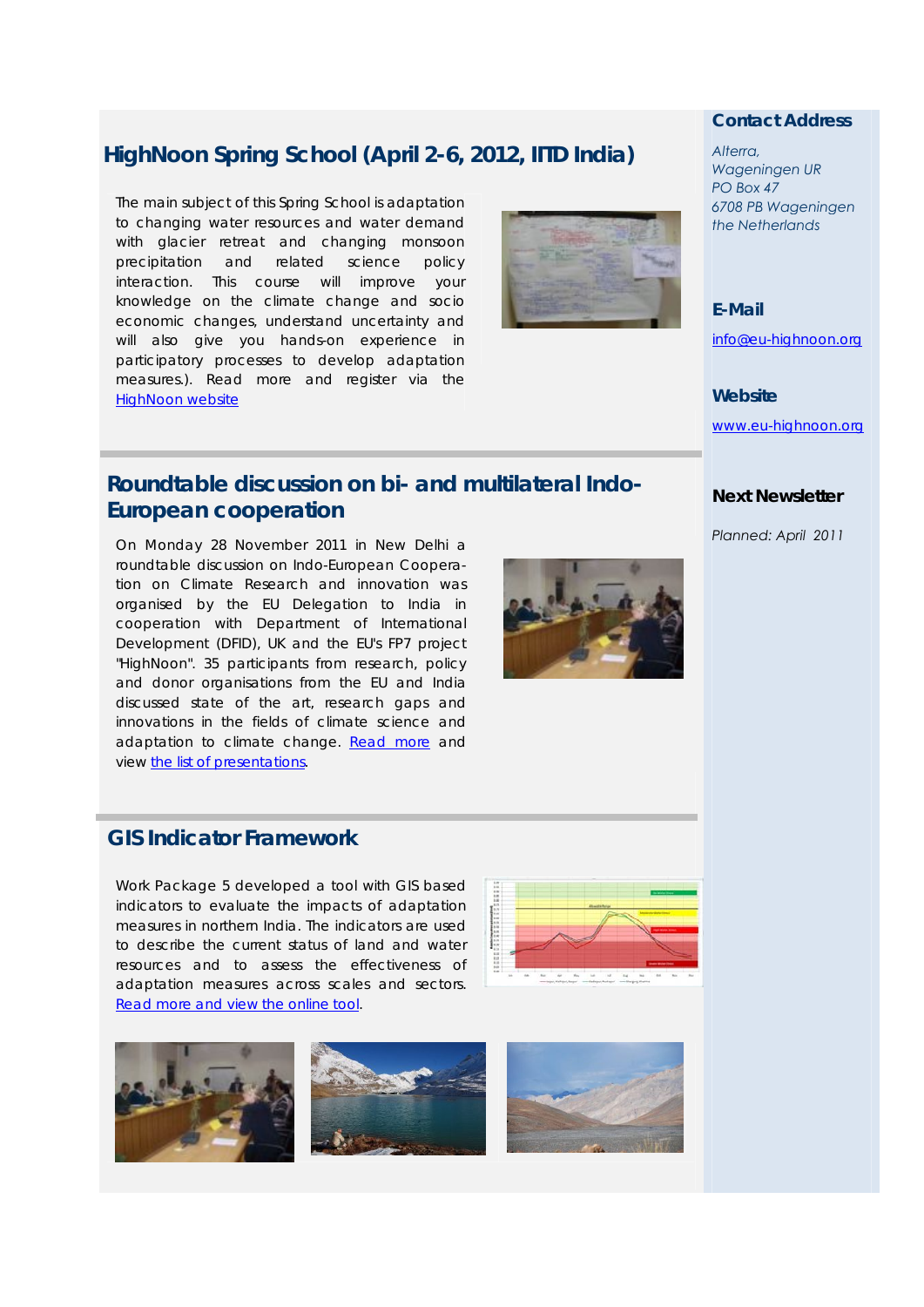## **Crop production field experiments at IIT Kharagpur**

Indian Institute of Technology (IIT), Kharagpur has designed crop production field experiments to understand the effects of climate change on food grain production of rice and wheat crops using modeling analysis. Field experiments have been developed to study the effects of rainfall, fertilizer-N inputs and varieties of rice and wheat to understand and model the effects of climate change on the yield of these crops. The experiments and analysis will provide information on some aspects of climate change adaptation strategy(ies) to improve/sustain crop production as well. Read more.



### **Estimating glacier areas and volumes**

Regional climate models (RCMs), as applied within the HighNoon project, use glacier areas and glacier volumes in combination with mass and energy balance models and therefore allow a dynamical coupling of glaciers with the climate. To provide the required glacier data to the climate modelers, UNIGE collected glacier outlines from various databases and compiled a comprehensive inventory of the best available glacier data for the entire HighNoon modeling domain. Read more



## **Article 'Meticulous modelling' published in Research**

HighNoon project coordinator Eddy Moors discusses in Research Media glacial retreat in the Himalayas and the need for improved climate and hydrological modelling for the development of adaptive solutions to help the region continue to thrive. Read the article in pdf



#### *Upcoming events*

- Workshop Kathmandu on Glacier, Snow Melt and Runoff in the Himalayas (6-7 February 2012)
- $\triangleright$  Side Event at the 12th Delhi **Sustainability Development** Summit: "Adapting to the **Changing** Climate and water resource availability in Ganges Basin" on 2-4 Feb, 2012, New Delhi)
- HighNoon Spring School (April 2-6, 2012, IITD India)
- Meeting: Cryosphere and Climate Change (2-4 April 2012), Manali, India
- **HighNoon** Science – Policy workshop on 6 April 2011, New Delhi
- India Water Week, 10-14 April 2011 at New Delhi